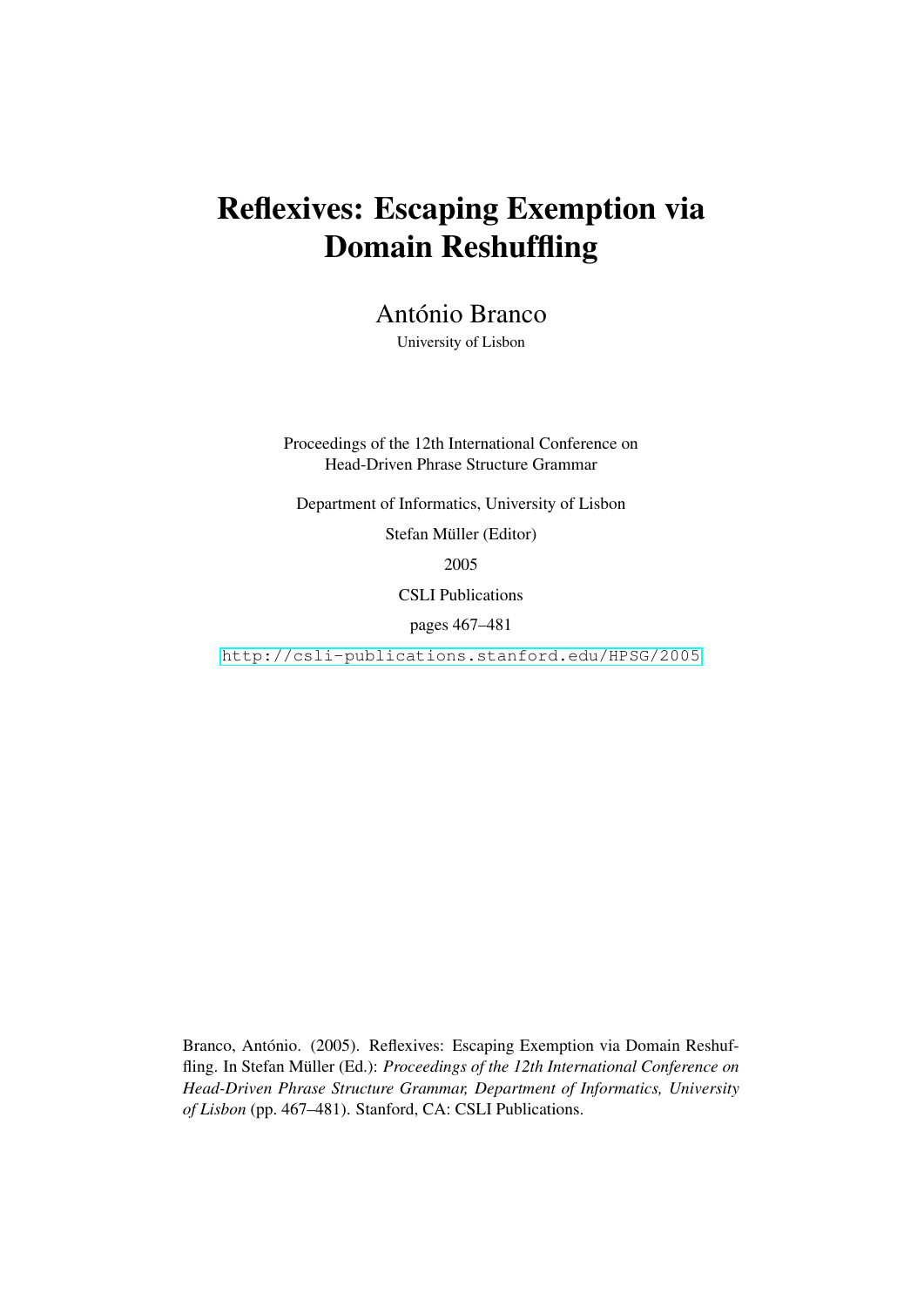# **Abstract**

In this paper we argue that at least for some languages, when there are suitable o-commanders of its selectional domain, a reflexive in the bottom of its obliqueness hierarchy escapes exemption via a reshuffling of its local binding domain. The outcome of such reshuffling is that the local domain extends to include o-commanders of the reflexive in the subcategorization domain immediately upstairs, that is in the domain whose head predicator directly subcategorizes the domain headed by the predicator directly subcategorizing the reflexive.

# **1 Introduction**

Anaphors depend on other expressions, their antecedents, to be interpreted, and the set of admissible antecedents for a given anaphor has been shown to comply with parameterized cross-language invariants, which are captured in generalizations usually known under the designation of binding principles. These invariants permit to group together anaphors that, in the same contexts of occurrence, have the same set of admissible antecedents, thus inducing a partition of anaphors according to their anaphoric capacity.

#### **1.1 Reflexives**

Reflexives belong to one of such classes of anaphors. They comply with the generalization captured in binding Principle A, if they are of a shortdistance nature — like the English *himself* —, or with binding Principle Z, if they are of a long-distance sort — like the Portuguese *ele próprio*:

(1) Principle A: A short-distance reflexive is locally o-bound. Principle Z: A long-distance reflexive is o-bound.

The definition of Principle A above is an abbreviated rendering of the empirical generalization that admissible antecedents of a short-distance (SD-) reflexive are the expressions that are immediately, or directly, selected by the predicator immediately selecting the reflexive and have a grammatical function that is less oblique than the grammatical function of the reflexive —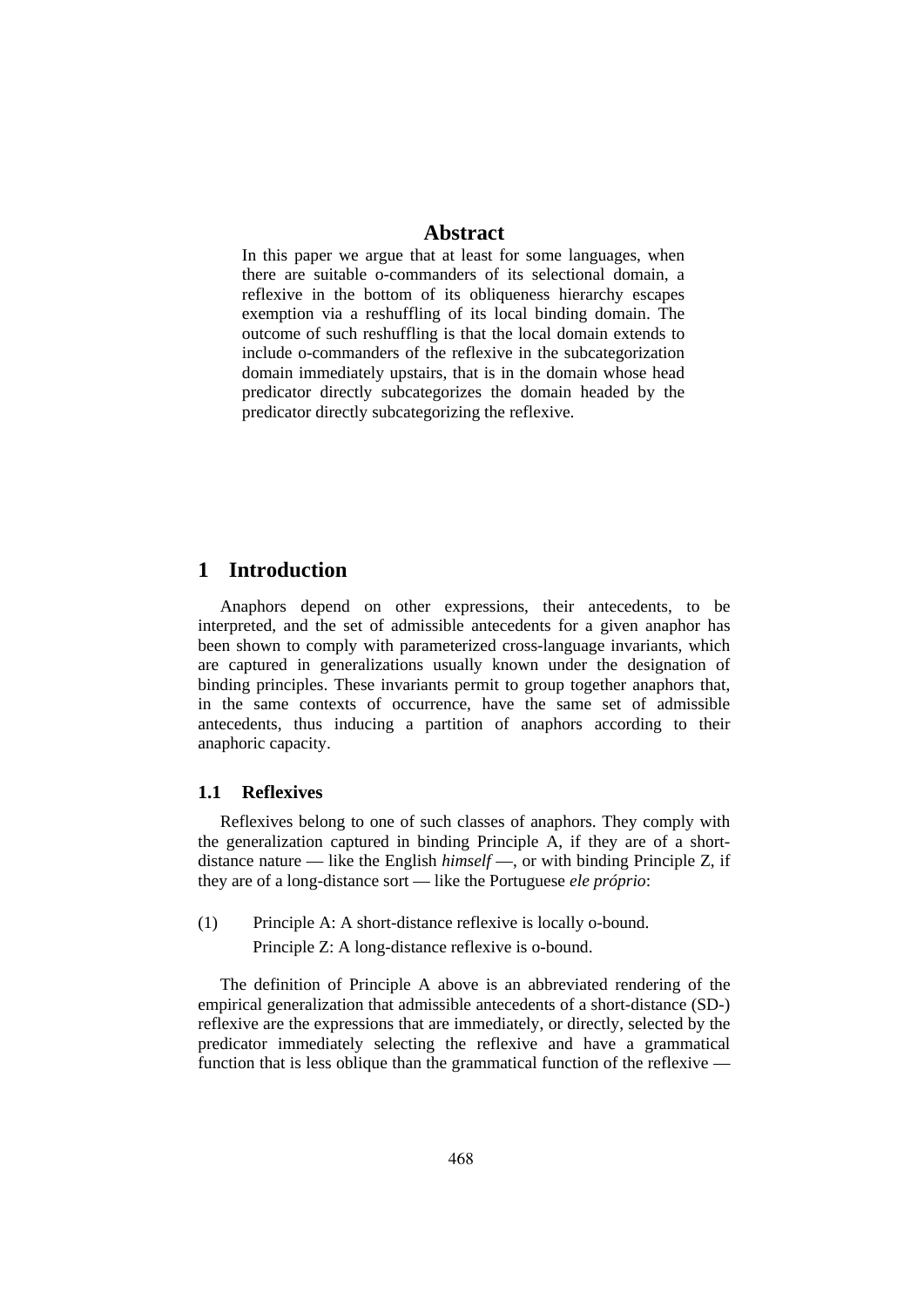where, for instance, Subject is less oblique than Object or Indirect Object, Object is less oblique than Indirect Object, etc.

This verbose rendering of Principle A is obtained when the auxiliary notions used in the definitions above are unfold: A o-binds B abbreviates that A and B are coindexed and A o-commands B. A and B are coindexed is an abbreviation for the fact that the expression that is the anaphor, A resp. B, takes the other, B resp. A, as its antecedent. A o-commands B abbreviates that A is less oblique than B if they are selected by the same predicator, or A o-commands some X that subcategorizes for Z or is a projection of Z. These relations are transitive and are specialized to a "local" version when A and B are immediately, or directly, selected by the same predicator (cf. Pollard and Sag, 1994).

The following example illustrates these constraints at work for SDreflexives:

(2) The judge\_j thinks [ that [Kim's\_k lawyer]\_l described himself\_\*j/\*k/l/\*w to the witness\_w ].

The expressions *the judge* and *Kim* do not qualify as admissible antecedents of *himself* as they are not immediately selected by the predicator *described*, that immediately selects the reflexive: *the judge* is not selected by *described*; *Kim* is selected by this predicator but not immediately, goven it is part of its Subject, i.e. part of *Kim's lawyer*. And *the witness*, though being immediately selected by *described*, is ruled out from being an admissible antecedent for it because is more oblique than the reflexive.

The definition of Principle Z, in turn, can be seen as resulting from the definition of Principle A by removing the locality restriction from it. Accordingly, expressions outside the local binding domain of a long-distance (LD-) reflexive, but selected by a predicator that mediately selects the constituent headed by the predicator directly selecting this reflexive are admissible antecedents of ir. The critical difference between LD- and SDreflexives in terms of their anaphoric capacity is captured by the contrast between the examples in (2) and (3). In the example below, from Portuguese, the Subject of the main clause, which is outside the local binding domain of the reflexive *ele próprio*, is also an admissible antecedent for it:

(3) O juíz\_j pensa [ que [o advogado do Bruno\_k]\_l gosta dele próprio\_j/\*k/l ]. the judge\_j thinks  $\lceil \cdot \rceil$  that  $\lceil \cdot \rceil$  the lawyer of the Bruno  $k \rceil$  likes of ELE PRÓPRIO\_j/\*k/l ] *The judge j thinks that Bruno's k lawyer l likes him j/himself l.*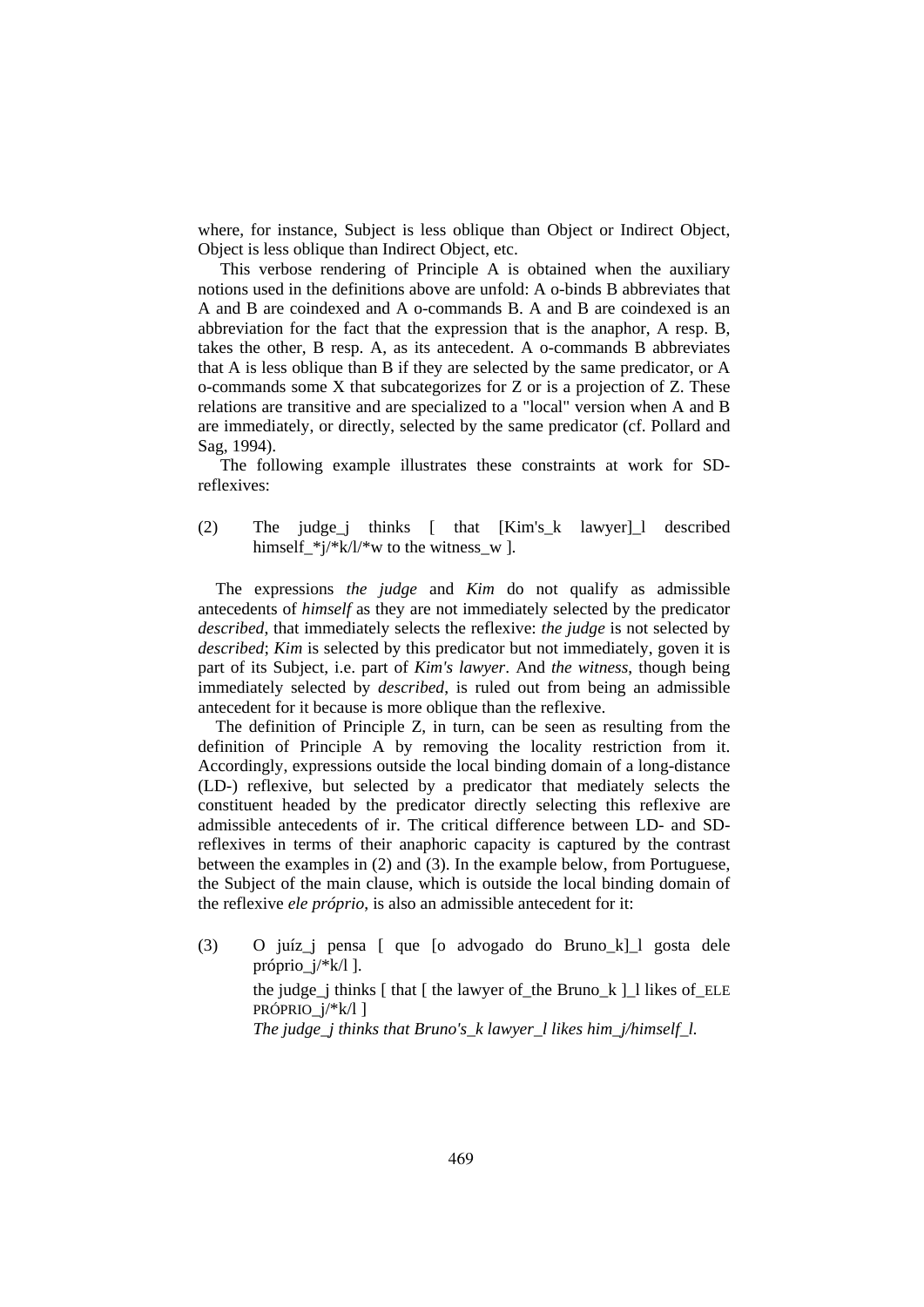## **1.2 Exemption**

In the research on binding principles, in general, and on the anaphoric capacity of reflexives, in particular, an important breakthrough was the realization that, in a well-defined, specific set of occurrences, reflexives may be exempt from following their typical anaphoric binding invariant, as in all their other remaining occurrences, and captured in Principles A and Z. Such notion of exemption is a key contribution of Pollard and Sag (1992, 1994), developed on the basis of data concerning short-distance reflexives, and subsequently shown by Branco and Marrafa (1999) and Branco (2000) to extend also to long-distance reflexives. It can be rendered as follows: LDreflexives, resp. SD-reflexives, are exempt from their typical anaphoric binding discipline when they occur in the beginning of their o-command hierarchy, resp. of their local o-command hierarchy (for the purpose of ease of reference, let us call such positions o-bottom positions).

The following two examples illustrate reflexives in o-bottom positions and the associated exemption effect:

- (4) a. John\_i was going to get even with Mary. That picture of himself\_i in the paper would really annoy her, as would the other stunts he had planned.
	- b. O Bruno\_i estava contente. A foto que ele próprio\_i tirou apareceu na primeira página do jornal.

 the Bruno\_i was happy. The picture that ELE PRÓPRIO\_i took appeared in\_the first page of\_the newspaper

 *Bruno\_i was happy. The picture he\_i took appeared in the newspaper's front page.* 

In (4)a. (=Pollard and Sag, 1994:p.270,(94)), the SD-reflexive *himself* is the only argument of *picture*, the (nominal) predicator selecting it, and therefore in an o-bottom position; in (4)b., the LD-reflexive *ele própri*o is also the only argument of *foto*, which heads the Subject of the main clause, and henceforth is also in an o-bottom position. In both cases, the reflexives do not display their typical anaphoric binding discipline, and take antecedents that are ruled out by binding principles in (1).

Besides their specific anaphoric binding discipline captured by the definitions in (1), as part of their intrinsic anaphoric capacity, an overarching interpretability condition is admittedly in force in natural languages requiring the "meaningful" anchoring of reflexives to antecedents. When reflexives are in o-bottom positions, an o-commander is not available to function as antecedent and anchor their interpretation. Hence, the specific binding constraints, viz. Principle A and Z, cannot be satisfied in a "meaningful" way and the general interpretability requirement may supervene them. As a consequence, in cases like (4), displaying so-called exemption, o-bottom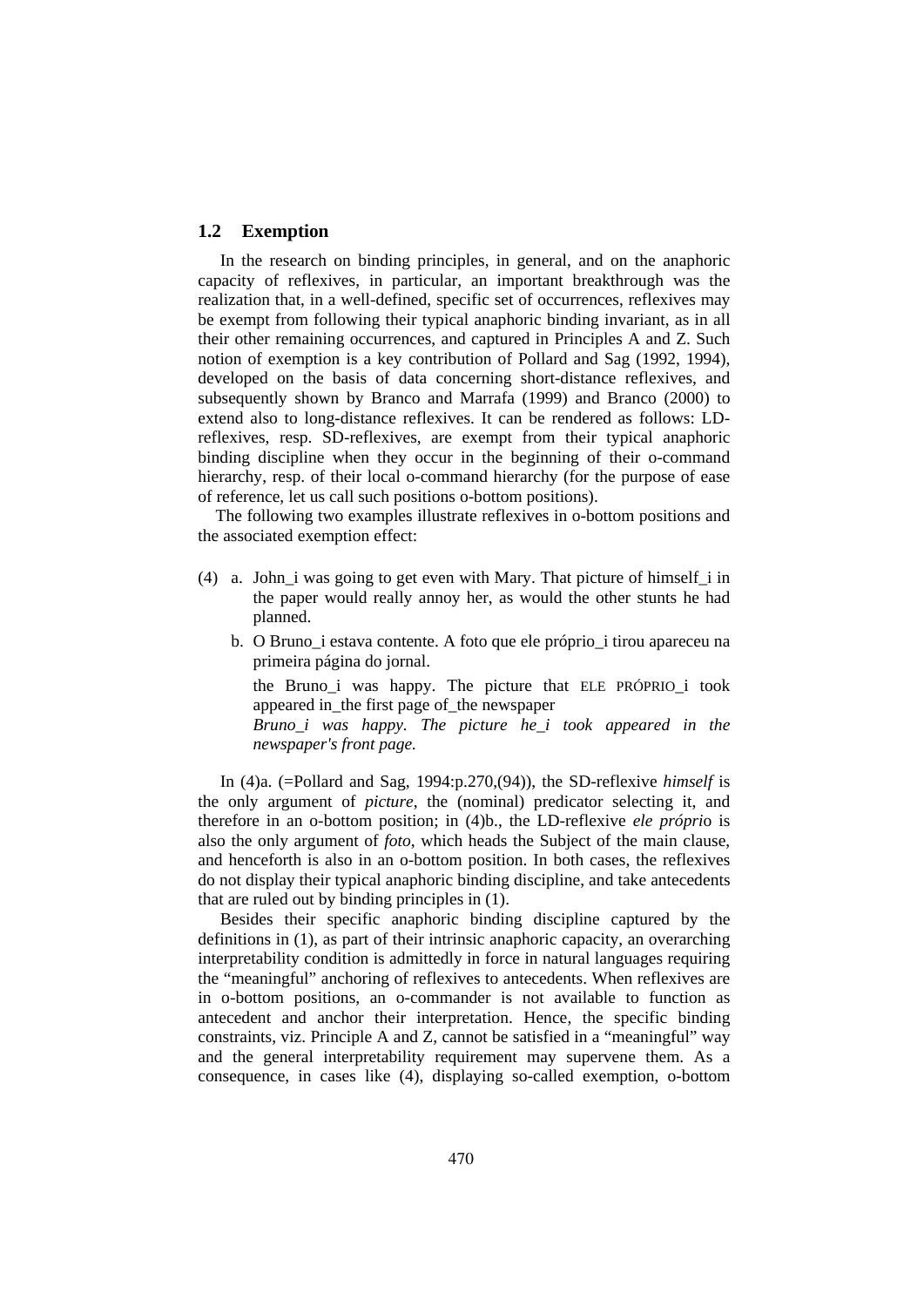reflexives appear to escape their specific binding regime to comply simply with such general requirement and their interpretability be rescued.

In order to accommodate the possibility of exemption from their typical binding discipline in o-bottom positions, the binding principles for reflexives have thus been more accurately rendered in the following extended definition:

(5) Principle A: A locally o-commanded short-distance reflexive is locally o-bound.

Principle Z: An o-commanded long-distance reflexive is o-bound.

#### **1.3 The issue**

Since the notion of exemption was established, an interesting issue that calls for further research is whether o-bottom reflexives, while being exempt from their typical anaphoric discipline, might still display any substantial grammatical regularity with respect to the distribution of their admissible antecedents: In short, whether some other binding invariant might still come into play for reflexives exempt from their core anaphoric capacity, as this is captured by the binding principles above.

A thorough scrutiny of this issue faced certain initial methodological obstacles among which is the fact that the distribution of reflexives in the most studied language, English, is restricted by its non-nominative case marking, which hampers the testing of their anaphoric behavior in exempt sentential Subject positions. Moreover, the data available for exempt reflexives in English picture NPs and nominal predication structures in general seemed, in turn, to indicate that the possible factors impinging on the anaphoric capacity of o-bottom reflexives to be more of a soft, discoursebased character (Zribi-Hertz, 1989; Golde, 1999), than of the hard, grammatical nature of binding principles.

Against this background, my goal in this paper is to explore new data contributing new insights concerning this issue. By fully exploring the account briefly hinted at in Branco (2005), I argue that the data presented and discussed below are better explained as supporting the view that o-bottom reflexives may obey a hard, grammatical anaphoric discipline.

In more concrete terms, my claim is that, at least for some languages, o-bottom reflexives are not exempt but keep being ruled by their corresponding binding principle. This holds provided that a very simple hypothesis is entertained: For such reflexives, in the bottom of their obliqueness hierarchy, the relevant local domain reshuffles to include the ocommanders in the selectional domain immediately upstairs, that is the selectional domain which immediately dominates the selectional domain in whose o-bottom position the reflexive occurs.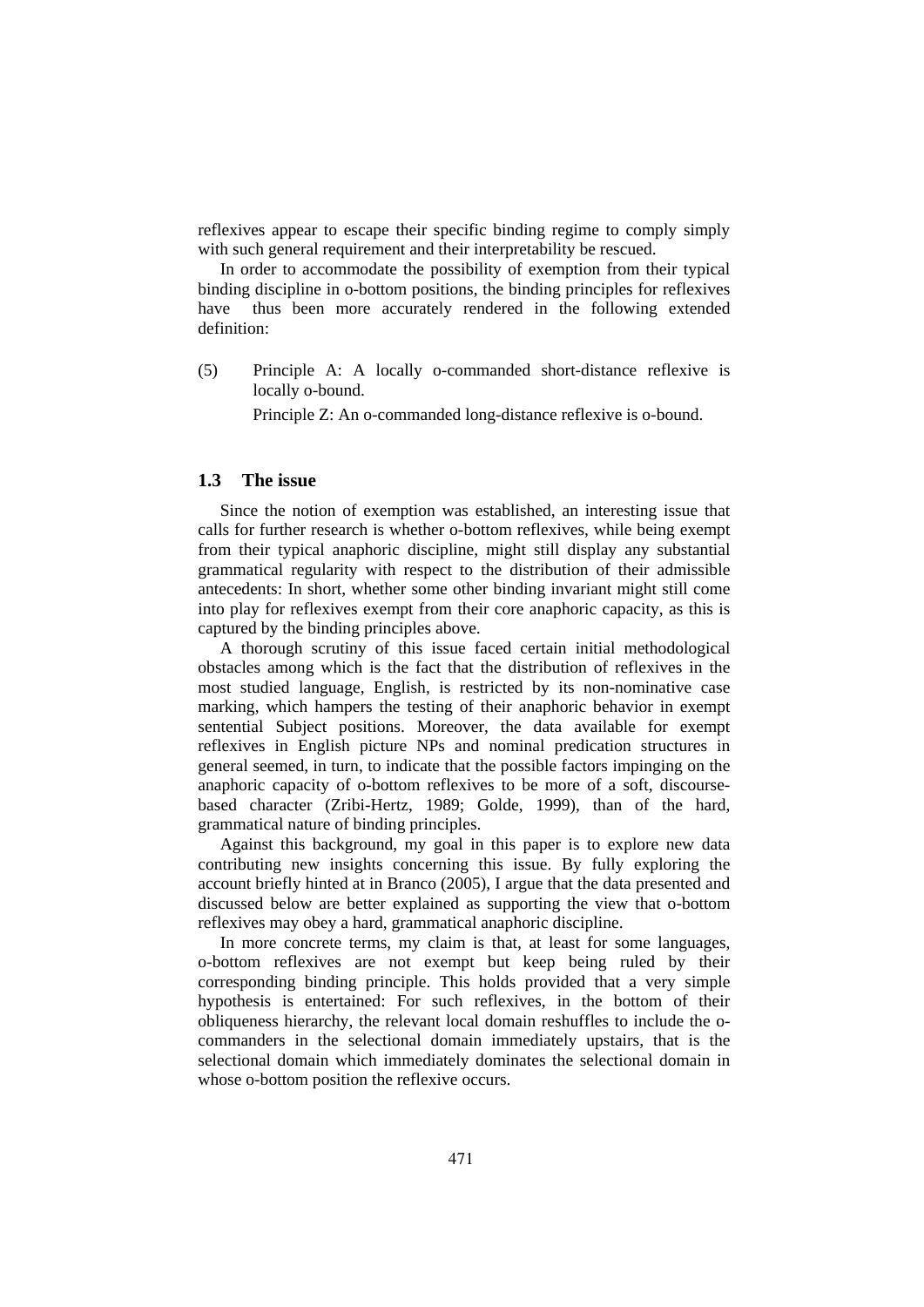In the next Section 2, I present data concerning the Portuguese third person null Subject that help to uncover its anaphoric properties. In opposition to a widespread and unchallenged assumption that takes this null Subject as a pronoun (cf., among many others, Barbosa, 1995, Mateus *et al.*, 2003), my claim is that this null anaphor is actually not a pronoun but rather a reflexive. In particular, and more importantly for the point of the present paper, this null anaphor is an o-bottom reflexive inducing the reshuffling of its local binding domain.

In Section 3, I discuss data concerning an overt SD-reflexive in o-bottom positions from another language, viz. the German reflexive *sich*, and argue that this reflexive also induces local binding domain reshuffling.

Finally, in the last Section 4, I summarize the discussion and claims presented in this paper, and underline relevant research lines opened by the results obtained here.

## **2 Portuguese null subjects**

The data to be analyzed in this Section are from Portuguese anaphors occurring in o-bottom positions for the purpose of the anaphoric binding constraints on reflexives. They critically involve the phonetically null third person anaphor occurring in the Subject position of finite sentences.

Null Subjects in Portuguese, and in other so-called pro-drop languages, have been under intensive analysis in the literature. The focus here, however, is not on the discussion of the possible factors licensing their occurrence, but rather on the much less explored research path of thoroughly inspecting their anaphoric capacity and the binding discipline which they comply with.

#### **2.1 Apparent non-locality**

A null Subject may pick an antecedent outside its local domain, as illustrated in the example below:

(6) O Bruno\_i pensa [ que ∅\_i será convidado para a festa ]. the Bruno\_i thinks  $[$  that  $\emptyset$ \_i will\_be invited to the party  $]$  *Bruno\_i thinks that he\_i will be invited to the party.* 

In this respect, it displays an anaphoric behavior similar to the behavior of overt pronouns, as can be seen from the comparison between (6) and (7):

(7) O Bruno\_i pensa [ que ele\_i será convidado para a festa ]. the Bruno  $\overline{i}$  thinks  $\overline{j}$  that he  $\overline{i}$  will be invited to the party  $\overline{j}$  *Bruno\_i thinks that he\_i will be invited to the party.*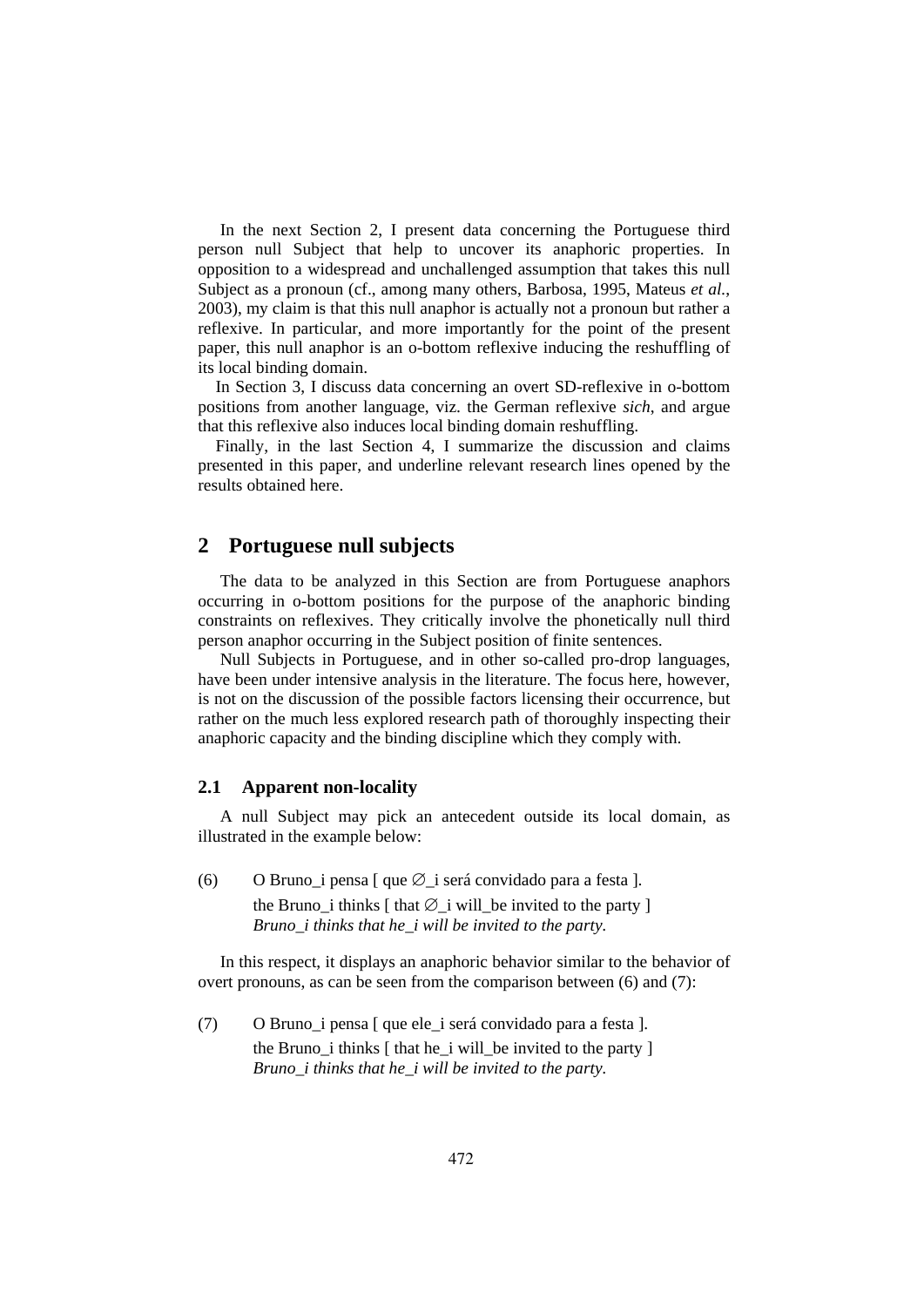This comparison has been iterated in the literature and has been the empirical basis supporting the assumption that null Subjects are pronouns, thus following the corresponding anaphoric binding invariant, collected in binding Principle B:

(6) Principle B: A pronoun is locally o-free.

Nevertheless, from the perspective of its anaphoric binding capacity, the possibility of picking an antecedent outside its local domain is the only feature that a null Subject apparently share with pronominals. As a matter of fact, when going through the critical criteria to ascertain that an anaphor is a reflexive, all of them are met by this null anaphor in the Subject position.

In what follows, such criteria are going to be positively tested.

#### **2.2 Locality regained**

First, the null anaphor does obey a locality restriction, though not of the usual kind in core cases of non o-bottom reflexives:

(9) A Ana i pensa  $\lceil$  que a Rita j me disse  $\lceil$  que  $\emptyset$  \*i/j será convidada para a festa ] ].

> the Ana i thinks [ that the Rita i to me told [ that  $\varnothing$  \*i/j will be invited to the party ] ]

> *Ana\_i thinks that Rita\_j told me that she\_j will be invited to the party.*

In (9), *a Rita* can be an antecedent of the null anaphor, but *a Ana* cannot. While *a Rita* is inside the local domain circumscribed by the verb that immediately selects the clause where the null anaphor is, *a Ana* is outside that local domain. The anaphor cannot thus reach beyond the immediately upstairs domain for admissible antecedents, as a pronoun can do, in a construction forming a minimal pair with (9):

(10) A Ana\_i pensa [ que a Rita\_j me disse [ que ela\_i/j será convidada para a festa ] ].

> the Ana\_i thinks [ that the Rita\_j to\_me told [ that she\_i/j will\_be invited to the party ] ]

> *Ana\_i thinks that Rita\_j told me that she\_i/j will be invited to the party.*

Such an impossibility of reaching beyond the immediately upstairs domain holds, even more clearly, also in constructions where there is no admissible antecedent intervening between the null anaphor and the expressions outside that upstairs domain: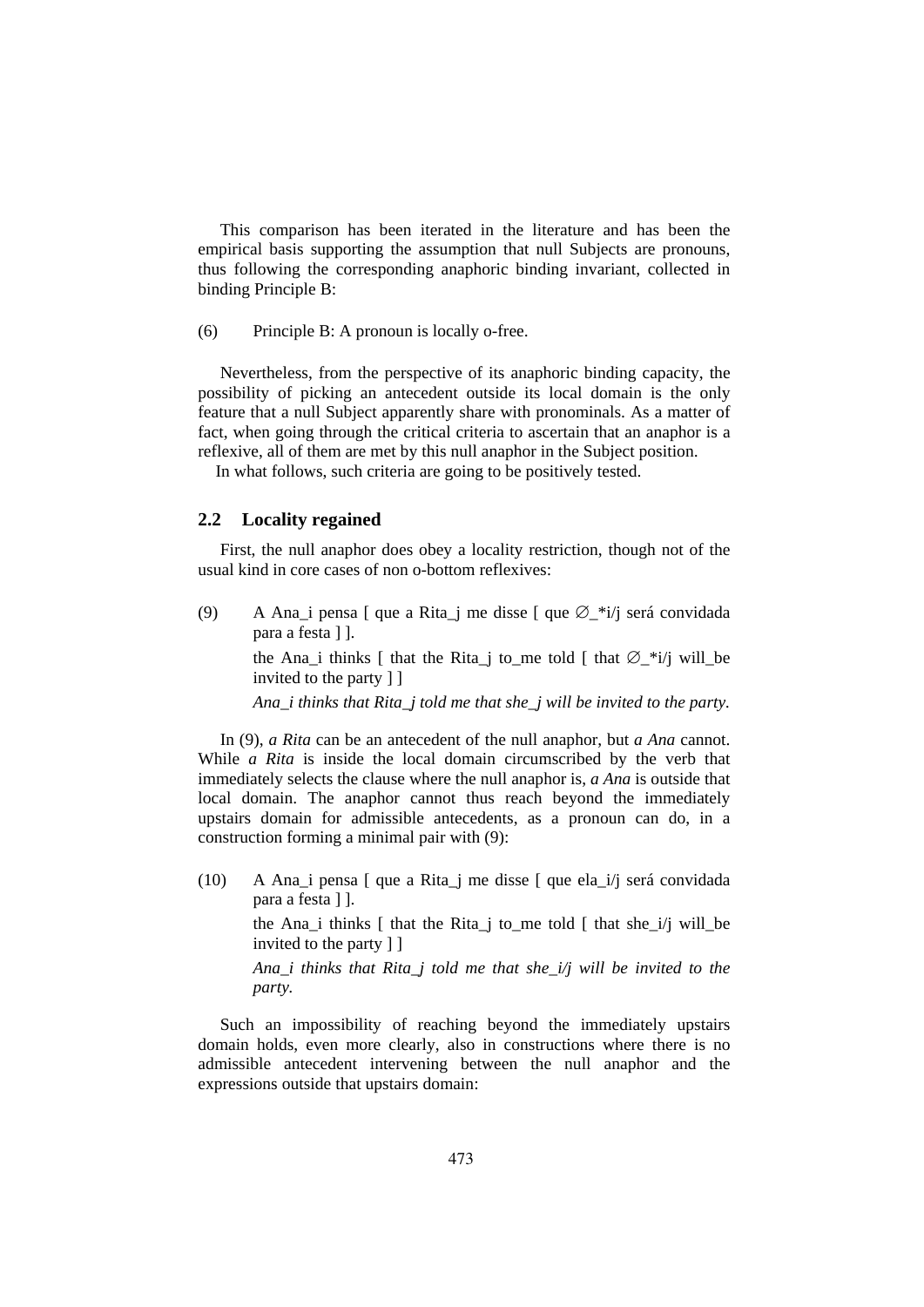(11) A Ana\_i pensa [ que nenhuma revista anunciará [ que ela/\*∅\_i será convidada para a festa ] ].

> the Ana i thinks [ that no magazine will announce [ that she/\* $\varnothing$  i will be invited to the party 11

> *Ana\_i thinks that no magazine will announce that she\_i will be invited to the party.*

Contrasts like the one in (9) or (11), indicating that the admissible antecedents of the o-bottom null anaphor are to be found in the local domain immediately upstairs can be multiplied at ease with different syntactic structures.

In (12), the null anaphor is the Subject of the embedded clause in the adverbial clause. It cannot have *o Bruno* as antecedent, which lies outside the local domain immediately upstairs, circumscribed by the predicator heading the adverbial clause:

(12) O Bruno não vai às festas [ quando a Ana decide [ que ele/\*∅\_i será o convidado de honra ] ].

> the Bruno not goes to the parties [ when the Ana decides [ that he/\*∅\_i will\_be the guest of honor ] ]

> *Bruno\_i doesn't go to parties when Ana decides that he\_i will be the guest of honor.*

In (13), the null anaphor is in the Subject position of the relative clause (the pied piping of the preposition *de*, subcategorized for by the verb *gostar*, hampers this clause to be alternatively interpreted as a Subject relative as well). It cannot have *a Ana* as antecedent, which lies outside the local (nominal) domain immediately upstairs.

(13) O Bruno apresentou a Ana\_i [ ao amigo  $\lceil$  de quem ela/\* $\varnothing$  i gosta ] ]. the Bruno introduced the Ana\_i [ to\_the friend [ of who she/\*∅\_i likes 11

 *Bruno introduced Ana\_i to the friend who she\_i likes.* 

## **2.3 Recess opacity**

Second, like what happens to overt reflexives, recesses in the geometry of grammatical representation are opaque to the anaphoric capacity of the null anaphors.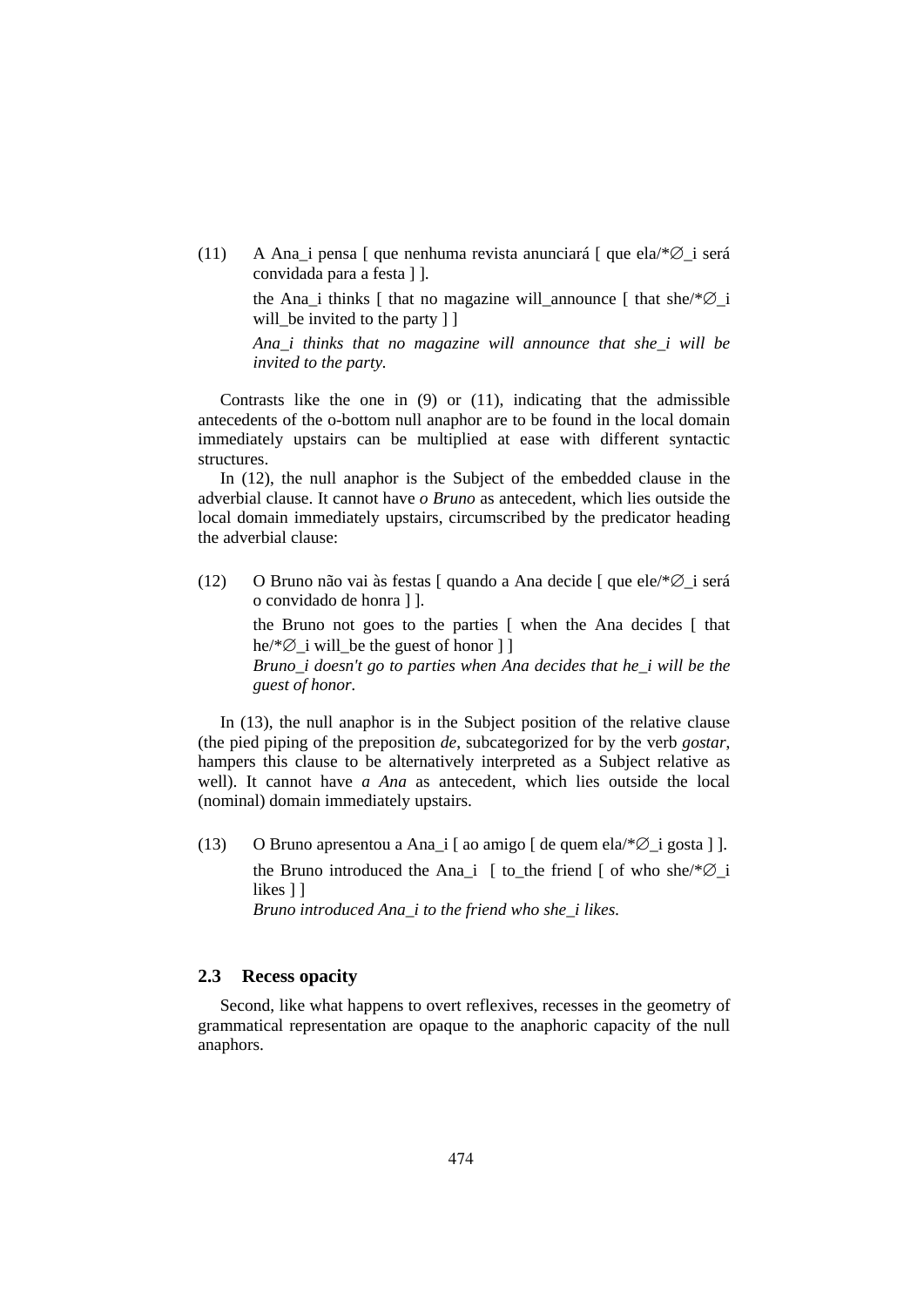As the example above shows, *o Bruno* is not an admissible antecedent of *si próprio* as an expression cannot not o-command the overt reflexive to qualify as its antecedent:

(14)  $[O$  advogado do Bruno\_i  $]$  apresentou-se a si próprio\_\*i/j. [ the lawyer of the Bruno i ] i introduced-SE to SI PRÓPRIO  $*i/i$ .  *Bruno's\_i lawyer\_j introduced himself\_j.* 

This pattern is also observed in constructions with null Subjects, even if the antecedent candidate is inside of arguments in the domain immediately upstairs:

(15) \* [ A namorada do Bruno\_i ] disse que ∅\_i será convidado para a festa.

[ the girlfriend of the Bruno i ] said that  $Ø$  i will be invited to the party

 *Bruno\_i's girlfriend said that he\_\*i will be invited to the party.* 

#### **2.4 Directionality**

Third, given their admissible antecedents cannot not o-command them, an overt reflexives follows also a directionality constraint. This is exemplified below, where the Direct Object can be an antecedent of the more oblique Indirect Object reflexive, as exemplified in (a.), but not vice-versa, as exemplified in (b.):

(16) a. O Bruno descreveu a Ana\_i a si própria\_i.

 the Bruno described the Ana\_i to SI PRÓPRIA\_i  *Bruno described Ana\_i to herself\_i.* 

 b. O Bruno descreveu(-se a) si própria\_\*i à Ana\_i. the Bruno described(-SE to) SI PRÓPRIA\_\*i to\_the Ana\_i  *Bruno described herself\_\*i to Ana\_i.* 

Likewise, admissible antecedents cannot not o-command it.

In the example below, the Direct Object complement *a Ana* is less oblique than the Oblique complement introduced by the preposition *de*, the embedded clause containing the null anaphor, and a fortiori an o-commander of this anaphor itself. The anaphoric relation is possible here: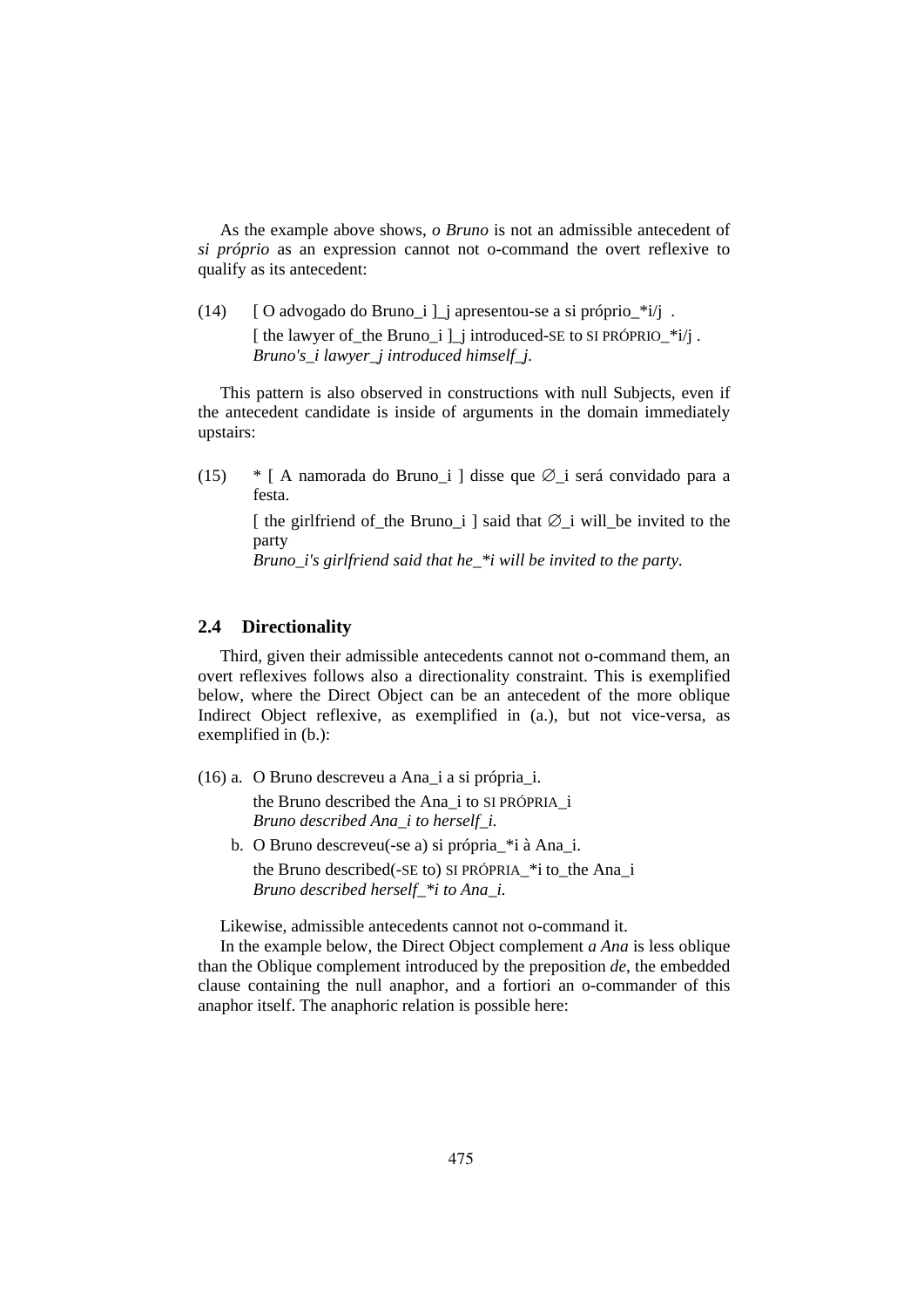(17) O Bruno informou a Ana\_i de [ que ∅\_i será convidada para a festa ].

the Bruno informed the Ana\_i of  $\lceil$  that  $\emptyset$ \_i will\_be invited to the party ]

 *Bruno informed Ana\_i that she\_i will be invited to the party.* 

However, in the example below, the Oblique complement *a Ana* is ocommanded by the Direct Object complement, which is the embedded clause containing the null anaphor, and a fortiori is not an o-commander of this anaphor. The anaphoric relation, in turn, is not possible here:

(18) O Bruno combinou com a Ana\_i que ela/ $*\varnothing$  i vai telefonar-lhe antes da festa.

> the Bruno planned with the Ana\_i that she/\*∅\_i goes to\_call-him before of the party  *Bruno planned with Ana\_i for her\_i to call him before the party.*

## **2.5 Split antecedents**

Fourth, Portuguese long-distance reflexives tend to be slightly less resistant to split antecedents than their cousin short-distance reflexives. Compare  $(19)(a)$ , to  $(16)$  above:

- (19) a. \* O Bruno\_i descreveu a Ana\_j a si próprios\_i+j. the Bruno described the Ana to SI PRÓPRIOS\_i+j  *Bruno\_i described Ana\_j to themselves\_i+j.* 
	- b. ? O Bruno\_i descreveu a Ana\_j a eles próprios\_i+j. the Bruno\_i described the Ana\_j to ELES PRÓPRIOS\_i+j  *Bruno\_i described Ana\_j to themselves\_i+j.*

In what concerns split antecedents, the null anaphor seems to go along more with long-distance reflexives than with short-distance ones:

(20) ? O Bruno i informou a Ana j de que Ø i+j serão convidados para a festa.

> the Bruno\_i informed the Ana\_j of that  $\emptyset$ \_i+j will\_be invited to the party

 *Bruno informed Ana\_i that they\_i+j will be invited to the party.*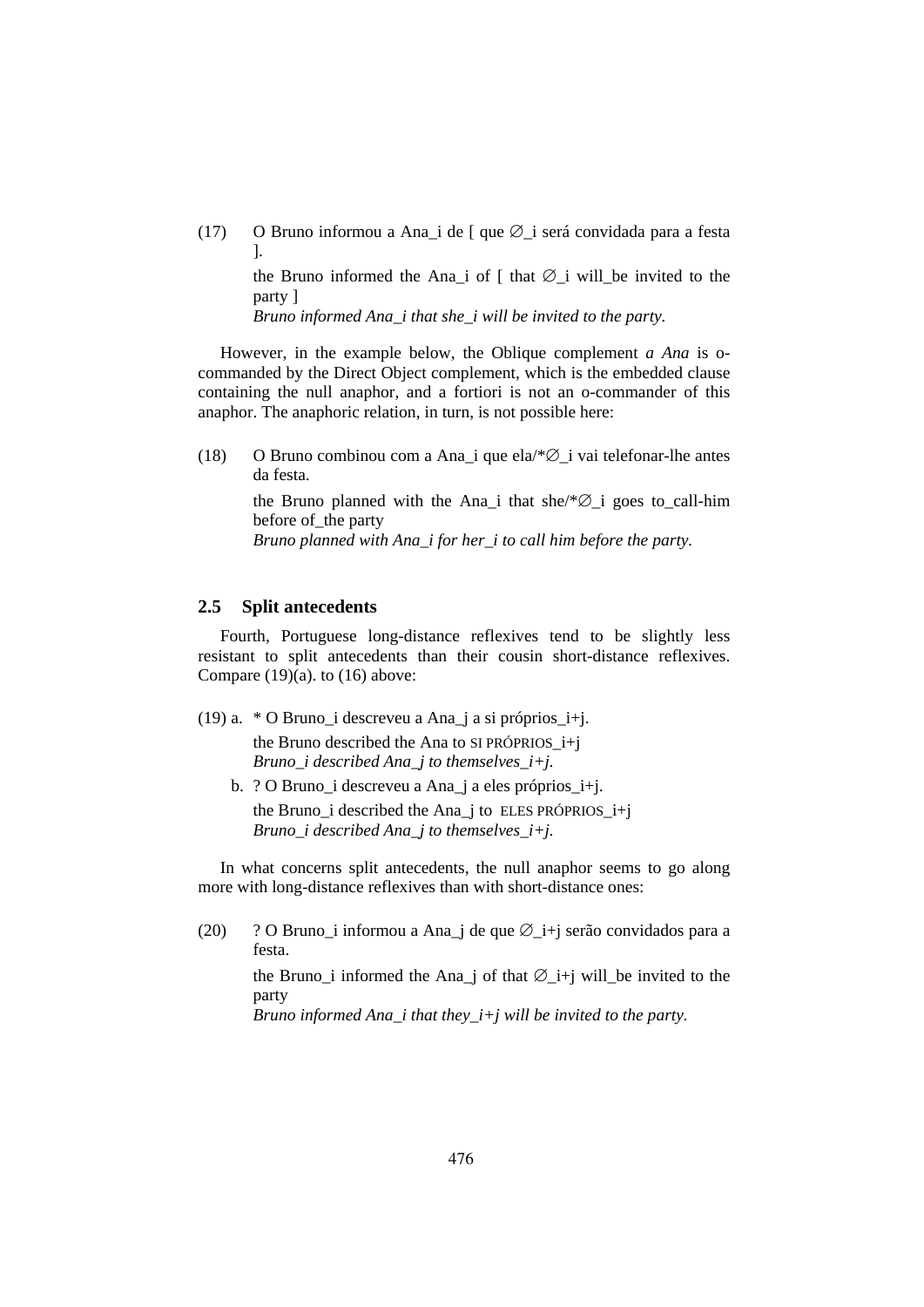#### **2.6 Extra-sentential anaphora**

Fifth, a pronoun admits deictic usage (represented with the index *x* in the example below) and anaphoric resolution to antecedents outside its sentence, but a reflexive does not:

(21) O Bruno\_i estava contente. A Ana disse que ela gosta de \*si próprio/dele\_i/x. the Bruno i was happy. the Ana said that she likes of  $*$ SI PRÓPRIO/of\_him\_i/x.  *Bruno\_i was happy. Ana said she likes him\_i/x.* 

The null anaphor patterns with the reflexives in this respect:

(22) O Bruno\_i estava contente. A Ana decidiu que ∅\_\*i/\*x será o próximo convidado de honra.

> the Bruno i was happy. the Ana decided that  $\varnothing$  \*i/\*x will be the next guest of honor.

> *Bruno\_i was happy. Ana decide he\_\*i/\*x will be the next guest of honor.*

### **2.7 Exemption**

Finally, like overt reflexives, the null anaphor may be exempt from its typical binding discipline.

The example below illustrate the exempt behavior of the LD-reflexive *ele próprio*. When in o-bottom position, it can entertain cross-sentential anaphoric links: $<sup>1</sup>$ </sup>

- (23) A: Como é que o Bruno\_i resolveu o problema?
	- B: Ele próprio i foi falar com o director.
	- *A: How did Bruno\_i solve the problem?*
	- *B: He\_i talked with the manager.*

The exempt behavior of the null anaphor is observed when local domain reshuffling is not available, that is when no upstairs selectional domain exists

 <sup>1</sup> Note that the Portuguese SD-reflexive *si próprio* does not occur in nominative positions, so it cannot be checked in the contexts relevant for the point discussed in this section.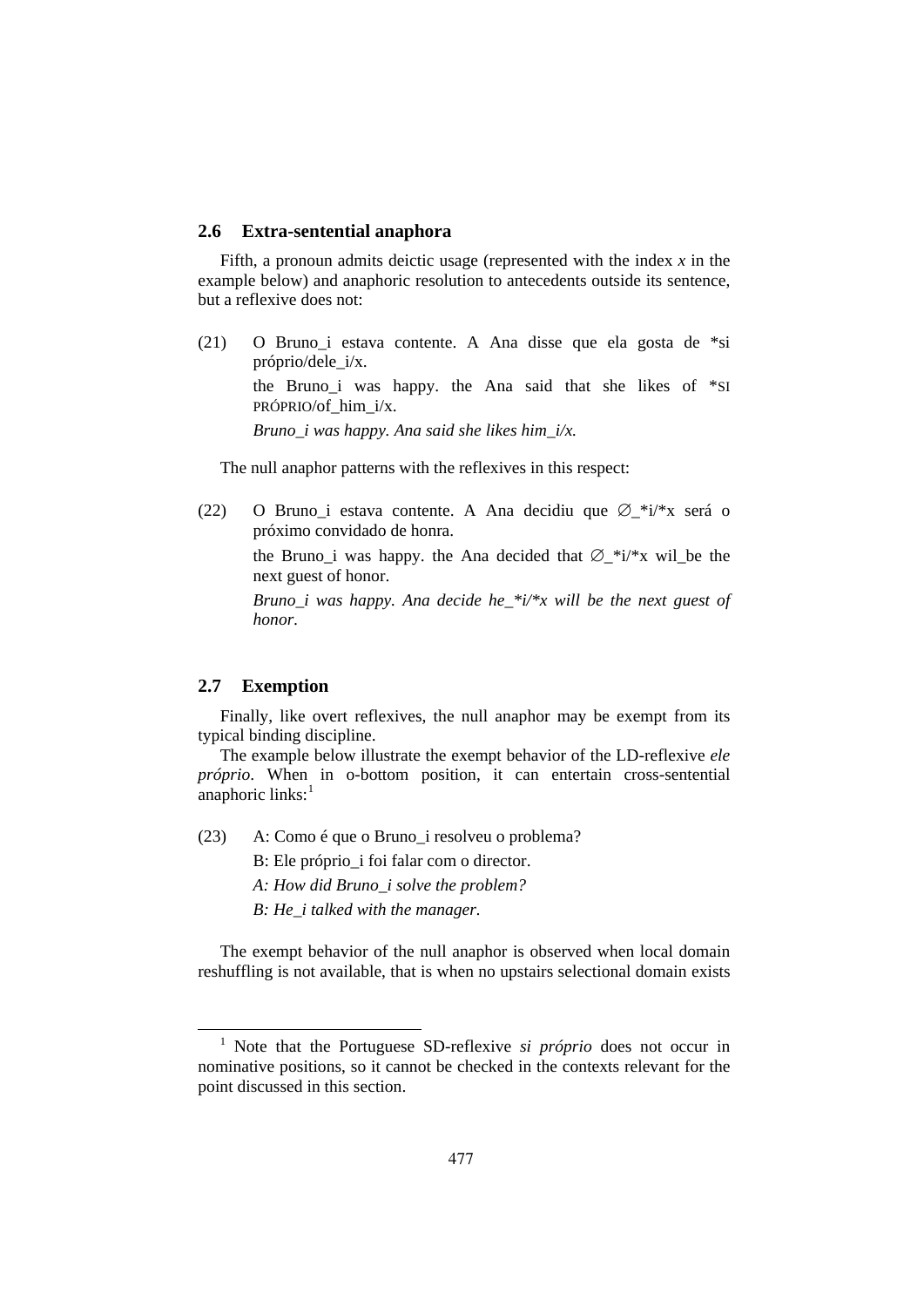and the null anaphor is in absolute o-bottom position. In such cases, the null anaphor may accept extra-sentential antecedents:

(24) A: O que é que o Bruno\_i fez ontem?

 $B: \emptyset$  i Foi ao cinema.

 *A: What did Bruno\_i do yesterday?* 

 *B: He\_i went to the movies.* 

This construction should be contrasted with the data in (22), where the null anaphor is not in absolute o-bottom position and exemption is therefore not an option.

#### **2.8 Analysis**

The empirical evidence worked out above can be straightforwardly explained if one simply assumes that: On the one hand, the Portuguese null anaphor is a reflexive (which, due to reasons possibly orthogonal to its anaphoric capacity, occurs in Subject position); and in the other hand, given it occurs in Subject positions, i.e. in o-bottom positions of local obliqueness hierarchies, if it is not in the matrix clause, its local domain is reshuffled to include the o-commanders in the selectional domain upstairs that immediately dominates the selection domain where it directly occurs.

Therefore, in order to account for the data below, we just need to minimally expand our set of theoretical constructs with the addition of the following very simple hypothesis: the reshuffling of local binding domains for o-bottom reflexives is possible (and it is possibly a parameterizable feature across languages).

All the data below can then be straightforwardly understood by simply:

(i) classifying the Portuguese null anaphor as a reflexive;

(ii) assuming that Portuguese allows local domain reshuffling.

## **3 German o-bottom reflexives**

In order to reinforce its empirical strength, this analysis calls to be further explored into several directions. The most critical ones are certainly concerned with how it possibly extends to:

(i) other languages;

 (ii) reflexives of a more "usual" kind: overt reflexives that may occur in non Subject positions as well.

Data indicating that local domain reshuffling is possible in other languages, from other language family, with overt reflexives in non Subject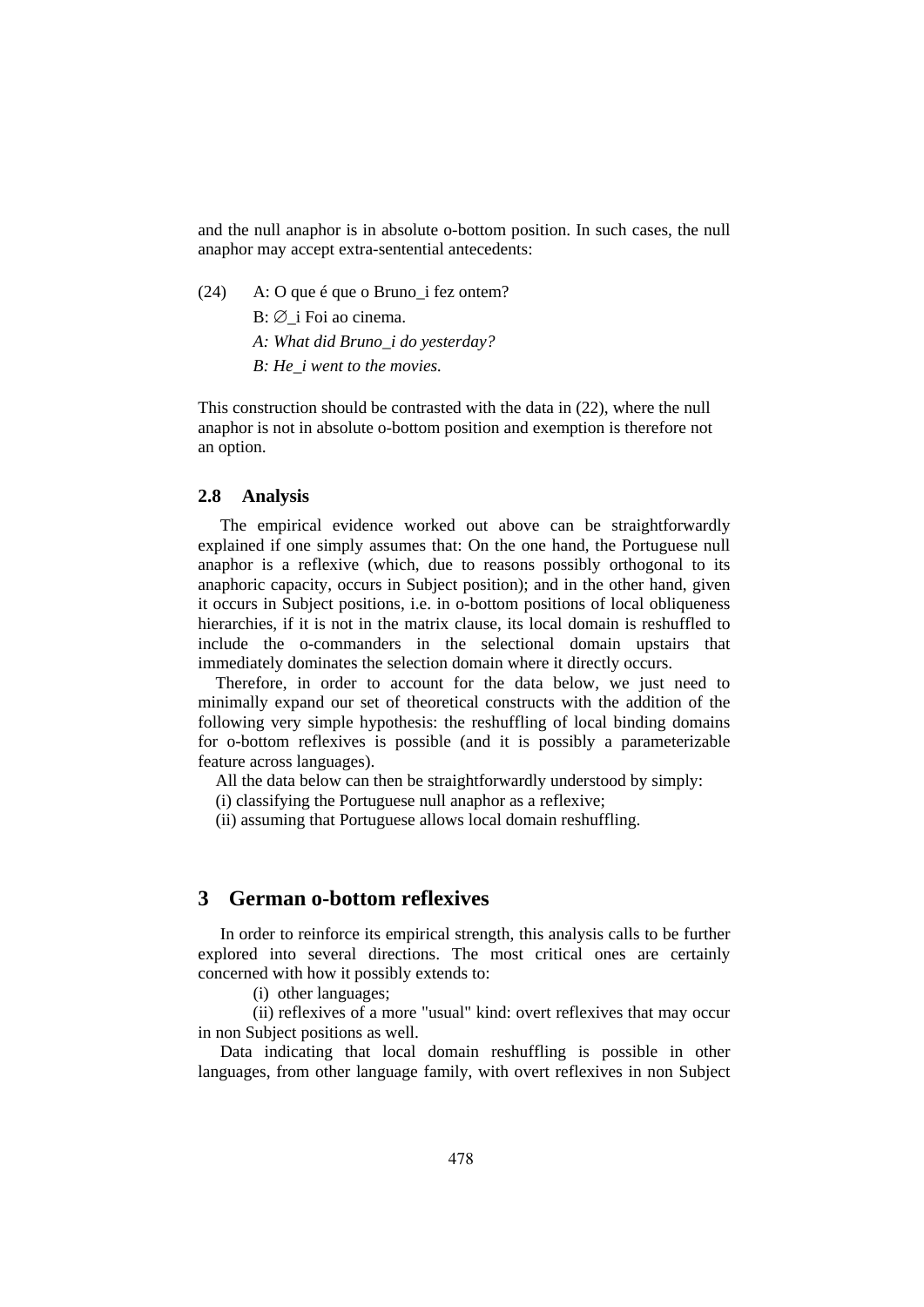position, can be obtained with examples involving the German short-distance reflexive *sich*.

First, when in an o-bottom position (which however is not a clausal Subject position), admissible antecedents for *sich* can be found only in the immediately upstairs local domain (Tibor Kiss, p.c.):

(25) Gernot\_i dachte, [ dass Hans\_j dem Ulrich [ ein Bild von sich\_\*i/j ] überreichte ].

> Gernot\_i thought that [ Hans\_j the Ulrich [ a picture of SICH\_\*i/j gave

 *Gernot\_i thought that Hans\_j gave Ulrich a picture of himself\_j.* 

Second, even in a reshuffled local domain, directionality of anaphoric binding for reflexives is complied with, as a non o-commander in the domain immediately upstairs is not an admissible antecedent (Kiss (2001):(8)a):

(26) Ich überreichte dem Ulrich\_i ein Buch über sich\_\*i.

 I gave the Ulrich a book about SICH \_\*i  *I gave a book about himself\_\*i to Ulrich\_i.* 

Third, even in a reshuffled local domain, recesses in grammatical geometry are opaque to the anaphoric capacity of *sich*, as a nominal inside of an o-commanding nominal is not an admissible antecedent for it (Manfred Sailer, p.c.):

(27) Jan dachte, dass [ die Mutter von Hans\_i ] dem Carl [ ein Bild von sich \*i überreichte.

> Jan thought that  $\lceil$  the mother of Hans  $i \rceil$  the Carl  $\lceil$  a picture of SICH\_i ] gave ]

*Jan thought that Hans' i mother gave Ulrich a picture of himself \*i.* 

Accordingly, the above data on the German reflexive *sich* fall into place with just the simple hypothesis that the German permits local binding domain reshuffling when reflexives occur in o-bottom positions of embedded predication domains.

In our view, this is an improvement with respect to the account proposed in Kiss (2001), as it dispenses with an extra notion of o-binding (e.g. minimal o-binding), with a revised version of Principle  $A$  — which turns out to break the symmetry with Principle B and to be somewhat sloppy —, and above all with the setting of parameter values in a complex parameter space  $(2x3)$  for which almost all combinations of values are supported by very sparse data in the literature or are not empirically attested at all.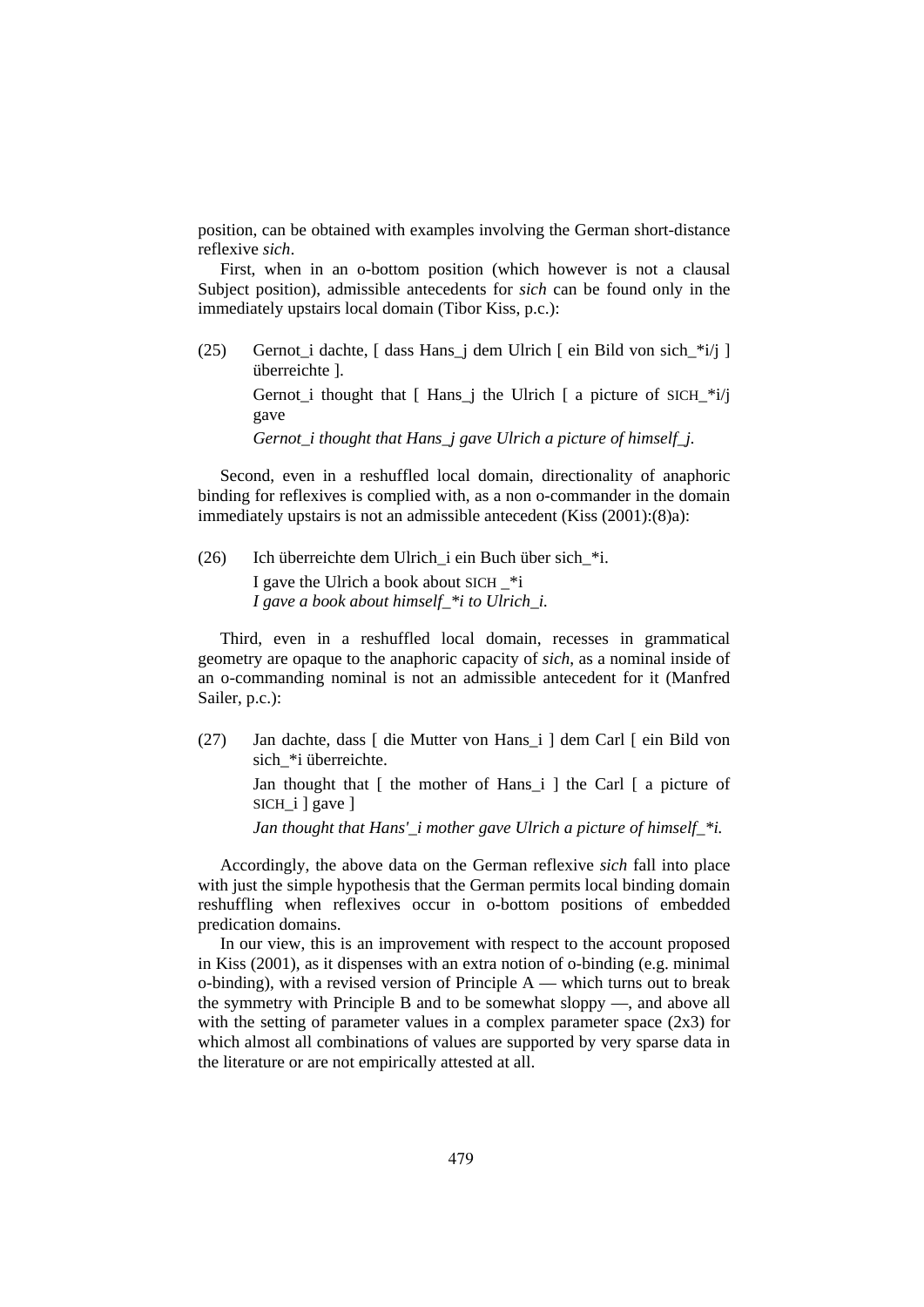# **4 Conclusions and outlook**

A major result contributed by this paper is that the local binding domain of reflexives can be reshuffled.

The data worked out in the present paper support the claim that, at least in Portuguese and German, though in o-bottom positions, when a reshuffling of their local domains is possible, reflexives turn out not to be exempt from their typical anaphoric binding discipline, as this is captured in the definition of binding Principles A and Z. In such circumstances, the reflexives escape exemption via a reshuffling of their local domain.

The outcome of such reshuffling is that, for a reflexive in the bottom of the obliqueness hierarchy induced by the predicator directly subcategorizing it, its local binding domain reshuffles to include its o-commanders in the subcategorization domain immediately upstairs (if such upstairs domain exists, of course). The subcategorization domain immediately upstairs is the domain whose head predicator directly subcategorizes the domain headed by the predicator directly subcategorizing the reflexive, and the upstairs ocommanders entering the reshuffled local domain of the reflexive are the arguments in the upstairs domain that are less oblique than the domain where the reflexive immediately occurs.

Another important result contributed by the present paper concerns the anaphoric capacity of Portuguese third person null Subjects in finite clauses. In the literature, the pervasive and ever unchallenged view is that, with respect to binding classes of anaphors, this anaphor is to be classified as a null pronoun. In this paper, we showed that this view is not supported by the scrutiny of the anaphoric capacity of this null expression. Not only its anaphoric behavior does not pattern with the anaphoric behavior of pronouns, as instead it satisfies all the tests that can be made in order to check its reflexive nature. The Portuguese third person null Subject in finite clauses was thus shown to be a reflexive.

As the data supporting the result that Portuguese null Subjects are reflexives may turn out to be replicated with respect to null Subjects also in other languages, it may be a future key contribution to eventually show that the long studied null anaphor, typically licensed by strong verbal morphology and also known as little pro in some grammar frameworks, is not a pronoun after all, but rather a reflexive.

# **Acknowledgments**

I am very grateful to Tibor Kiss and Manfred Sailer for their help with the German data. I am the sole responsible for remaining errors.